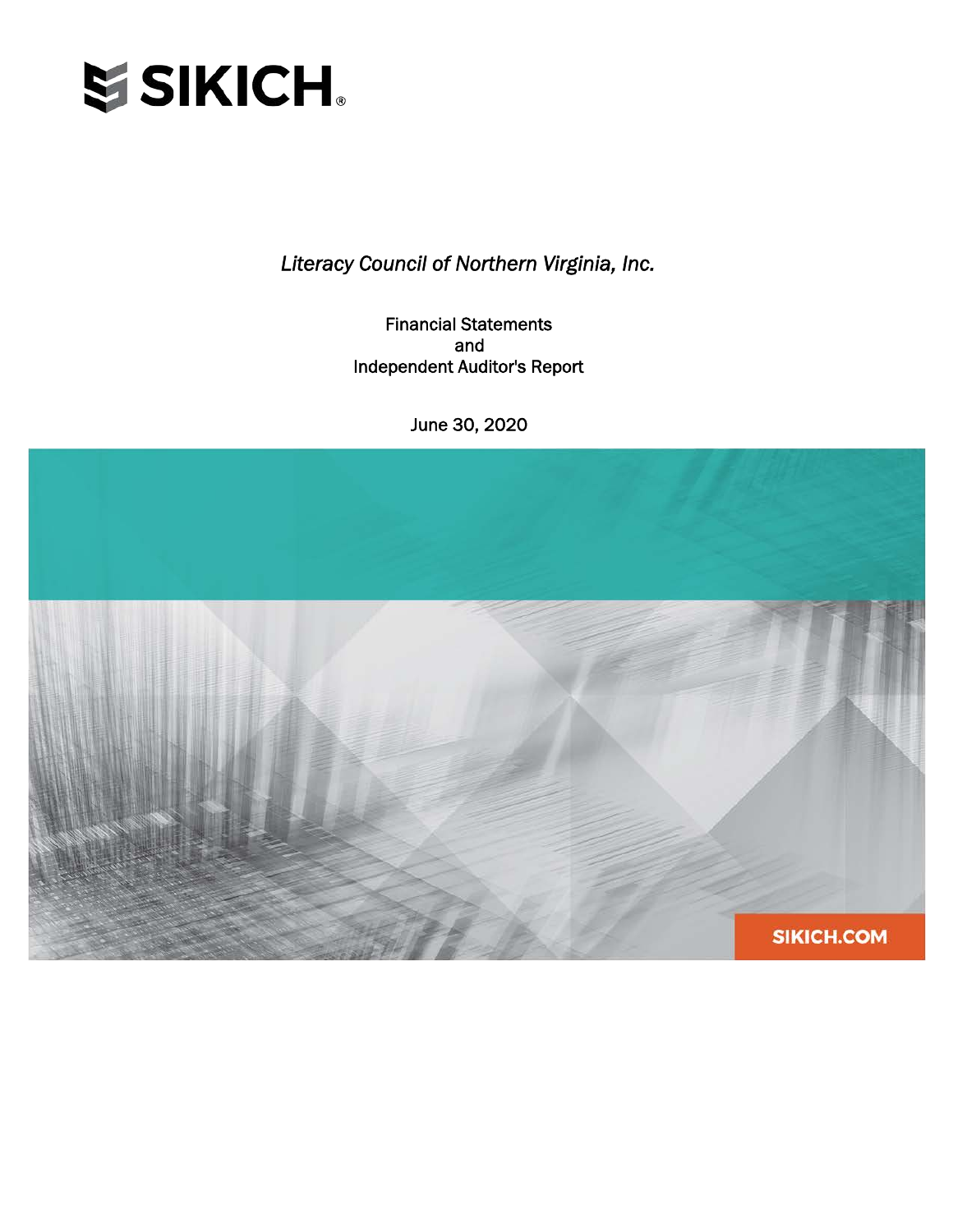# **Table of Contents**

| <b>Audited Financial Statements</b> |  |
|-------------------------------------|--|
|                                     |  |
|                                     |  |
|                                     |  |
|                                     |  |
|                                     |  |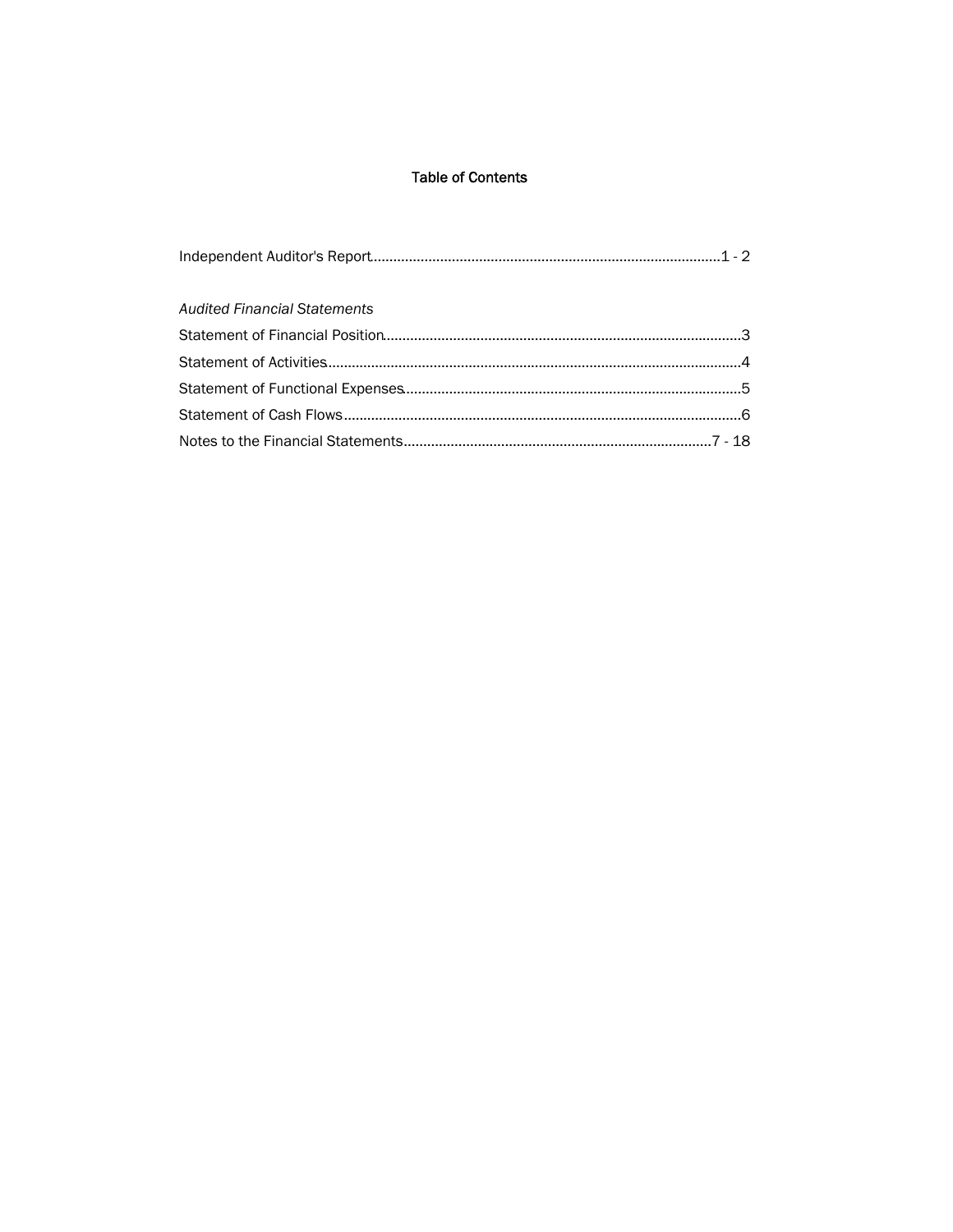

1199 N. Fairfax Street, 10th Floor Alexandria, VA 22314 703.836.1350

### SIKICH.COM

### Independent Auditor's Report

To the Board of Directors Literacy Council of Northern Virginia, Inc. Falls Church, Virginia

We have audited the accompanying financial statements of Literacy Council of Northern Virginia, Inc. (the Council), which comprise the statement of financial position as of June 30, 2020, and the related statements of activities, functional expenses, and cash flows for the year then ended, and the related notes to the financial statements.

#### *Management's Responsibility for the Financial Statements*

Management is responsible for the preparation and fair presentation of these financial statements in accordance with accounting principles generally accepted in the United States of America; this includes the design, implementation, and maintenance of internal control relevant to the preparation and fair presentation of financial statements that are free from material misstatement, whether due to fraud or error.

#### *Auditor's Responsibility*

Our responsibility is to express an opinion on these financial statements based on our audit. We conducted our audit in accordance with auditing standards generally accepted in the United States of America. Those standards require that we plan and perform the audit to obtain reasonable assurance about whether the financial statements are free from material misstatement.

An audit involves performing procedures to obtain audit evidence about the amounts and disclosures in the financial statements. The procedures selected depend on the auditor's judgment, including the assessment of the risks of material misstatement of the financial statements, whether due to fraud or error. In making those risk assessments, the auditor considers internal control relevant to the entity's preparation and fair presentation of the financial statements in order to design audit procedures that are appropriate in the circumstances, but not for the purpose of expressing an opinion on the effectiveness of the entity's internal control. Accordingly, we express no such opinion. An audit also includes evaluating the appropriateness of accounting policies used and the reasonableness of significant accounting estimates made by management, as well as evaluating the overall presentation of the financial statements.

We believe that the audit evidence we have obtained is sufficient and appropriate to provide a basis for our audit opinion.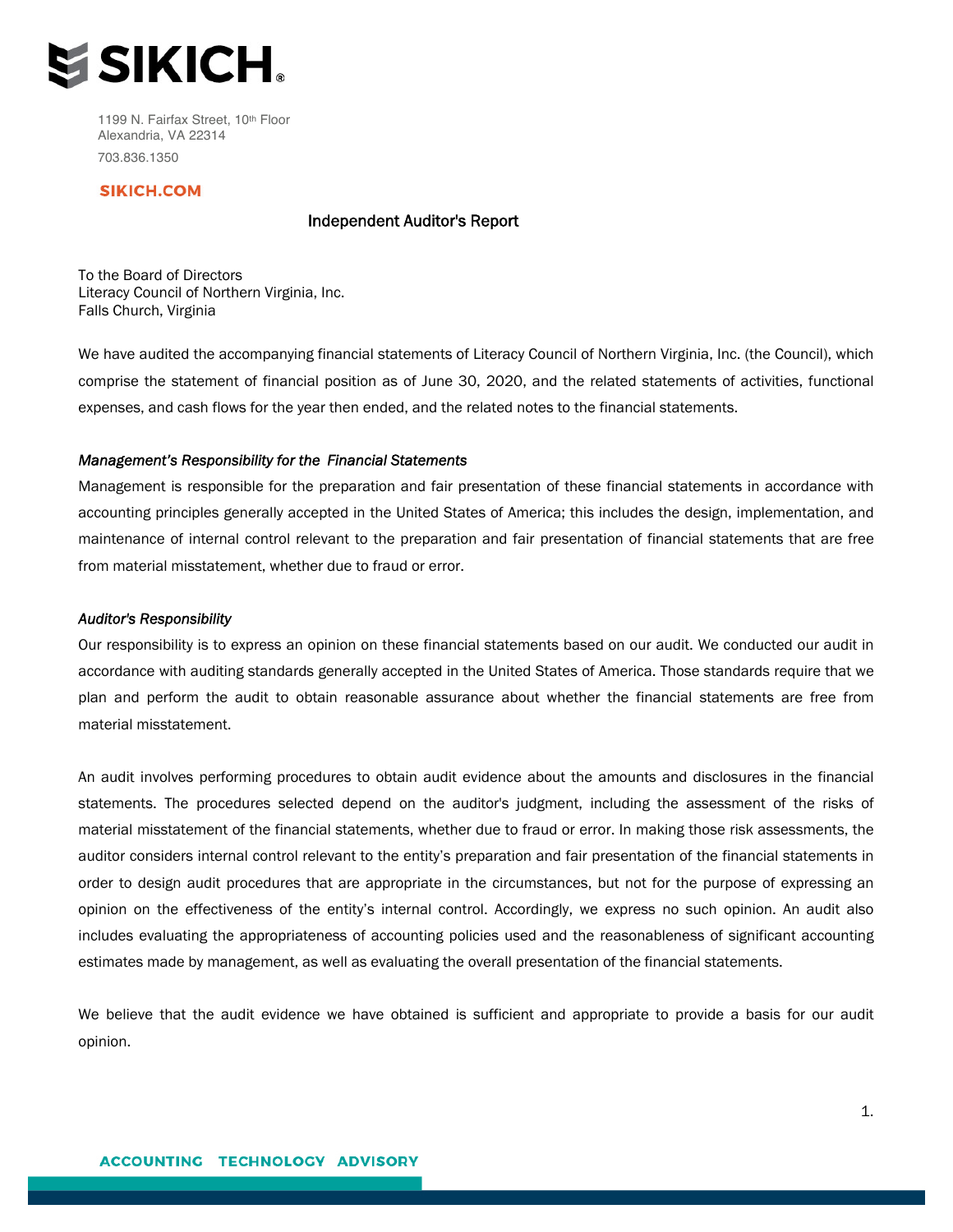# *Opinion*

In our opinion, the financial statements referred to above present fairly, in all material respects, the financial position of the Council as of June 30, 2020, and the changes in its net assets and its cash flows for the year then ended in accordance with accounting principles generally accepted in the United States of America.

#### *Emphasis-of-Matter Regarding Revenue Recognition*

As discussed in Note 2 to the financial statements, the Council adopted the provisions of Accounting Standards Update (ASU) 2018-08, *Clarifying the Scope and the Accounting Guidance for Contributions Received and Contributions Made*. The adoption of this ASU did not result in a change to the accounting for any of the Council's revenue streams; as such, no cumulative effect adjustment was recorded. Our opinion has not been modified with respect to this matter.

## *Emphasis-of-Matter Regarding Restatement of Prior Period Financial Statements*

As discussed in Note 11 to the financial statements, the June 30, 2019 financial statements have been restated to recognize contributed rent receivable. Our opinion is not modified respect to that matter.

Sikich 11P

Alexandria, Virginia November 12, 2020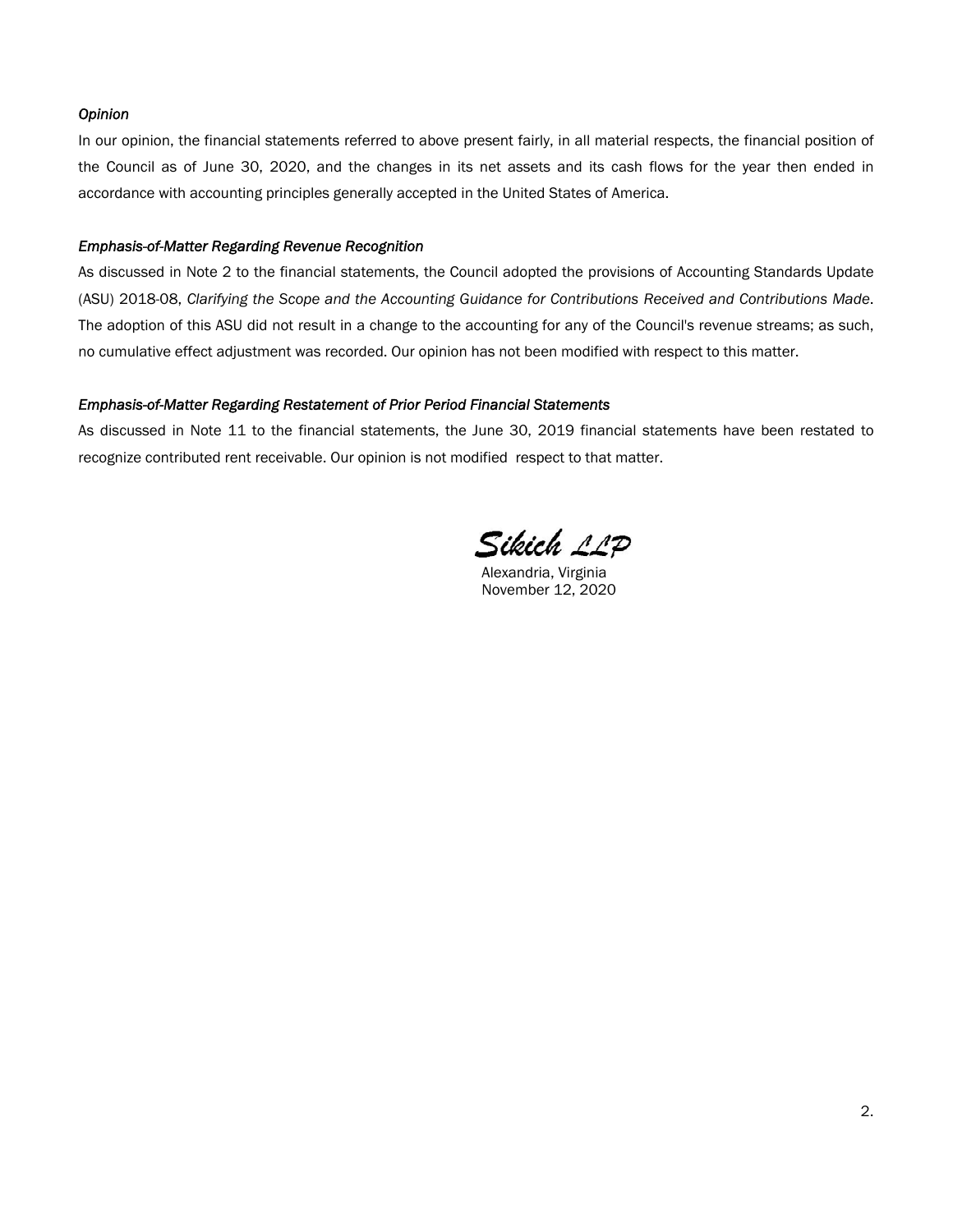# Literacy Council of Northern Virginia, Inc. Statement of Financial Position June 30, 2020

### Assets

Current assets:

| Cash<br>Contributions and grants receivable<br>Accounts receivable<br>Inventory<br>Prepaid expenses<br>Investments<br>Contributed rent receivable<br>Total current assets | \$<br>194,221<br>52,503<br>8,404<br>19,711<br>5,161<br>541,055<br>162,000<br>983,055 |
|---------------------------------------------------------------------------------------------------------------------------------------------------------------------------|--------------------------------------------------------------------------------------|
|                                                                                                                                                                           |                                                                                      |
| Property and equipment, net                                                                                                                                               | 10,157                                                                               |
| <b>Total assets</b>                                                                                                                                                       | 993,212<br>\$                                                                        |
| <b>Liabilities and Net Assets</b>                                                                                                                                         |                                                                                      |
| <b>Current liabilities:</b>                                                                                                                                               |                                                                                      |
| Accounts payable<br>Accrued payroll<br>Accrued vacation                                                                                                                   | \$<br>11,031<br>55,224<br>43,725                                                     |
| <b>Total current liabilities</b>                                                                                                                                          | 109,980                                                                              |
| Refundable advance                                                                                                                                                        | 160,600                                                                              |
| <b>Total liabilities</b>                                                                                                                                                  | 270,580                                                                              |
| Net assets:                                                                                                                                                               |                                                                                      |
| Without donor restrictions<br>With donor restrictions                                                                                                                     | 550,787<br>171,845                                                                   |
| Total net assets                                                                                                                                                          | 722,632                                                                              |
| Total liabilities and net assets                                                                                                                                          | 993,212<br>\$                                                                        |

See accompanying notes to the financial statements. See accompanying notes to the financial statements.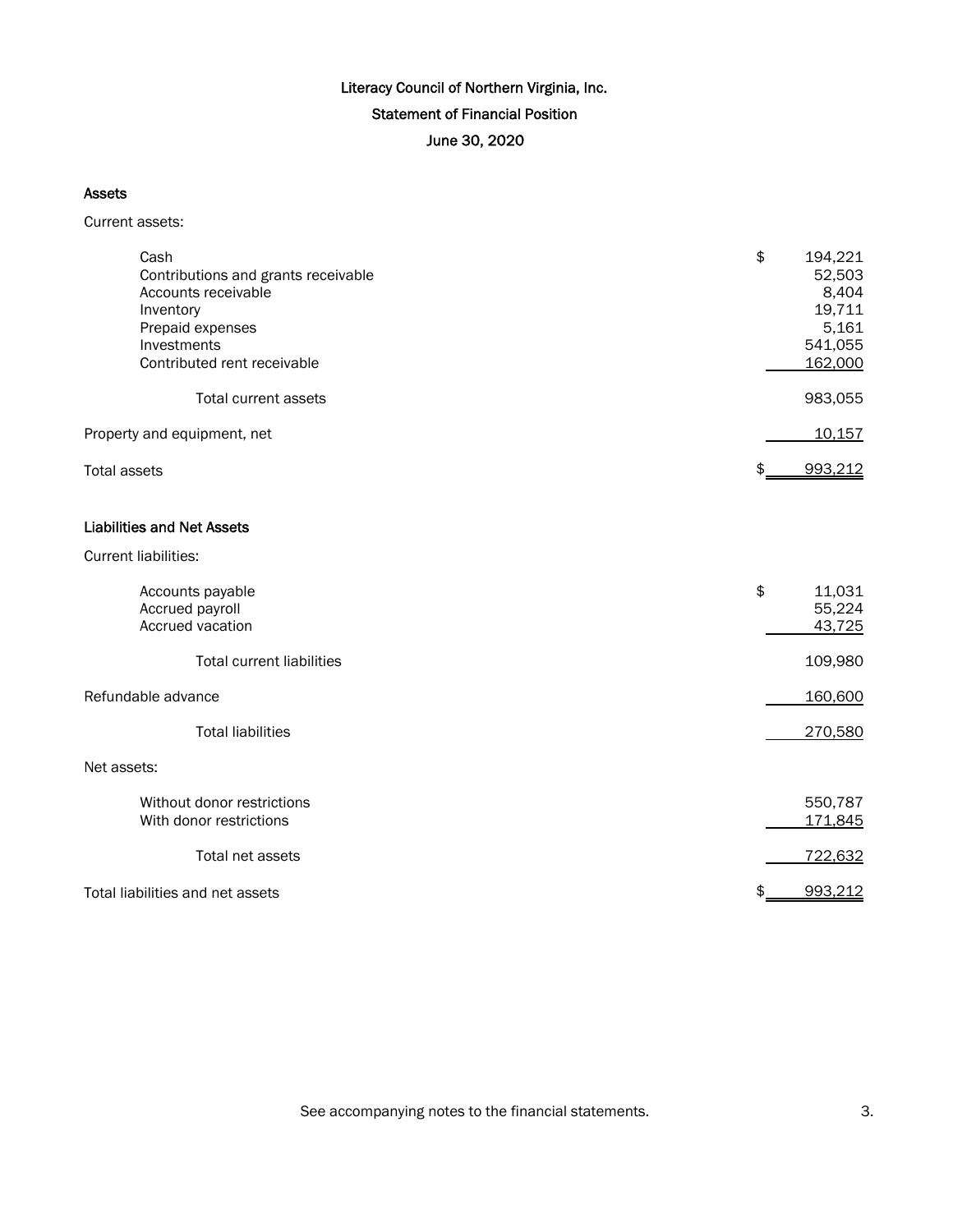Statement of Activities

For the Year Ended June 30, 2020

|                                                                                                                                                                                                                                                                                             | Without donor<br>restrictions                                                            | With donor<br>restrictions                        | Total                                                                                     |
|---------------------------------------------------------------------------------------------------------------------------------------------------------------------------------------------------------------------------------------------------------------------------------------------|------------------------------------------------------------------------------------------|---------------------------------------------------|-------------------------------------------------------------------------------------------|
| Revenues:                                                                                                                                                                                                                                                                                   |                                                                                          |                                                   |                                                                                           |
| Contributions<br>Contributed services and materials<br>Grant revenue<br>Contributed rent<br>Workshop and student fees<br>Special fundraising events<br>Investment income, net<br>Loss on disposal of assets<br>Net assets released from restrictions:<br>Satisfaction of donor restrictions | \$<br>514,346<br>526,667<br>23,457<br>140,686<br>54,316<br>40,361<br>(1, 418)<br>532,208 | \$<br>303,610<br>139,093<br>162,000<br>(532, 208) | \$<br>817,956<br>526,667<br>162,550<br>162,000<br>140,686<br>54,316<br>40,361<br>(1, 418) |
| Total revenues                                                                                                                                                                                                                                                                              | 1,830,623                                                                                | 72,495                                            | 1,903,118                                                                                 |
|                                                                                                                                                                                                                                                                                             |                                                                                          |                                                   |                                                                                           |
| Expenses:                                                                                                                                                                                                                                                                                   |                                                                                          |                                                   |                                                                                           |
| Program services:<br>Distance learning<br>Destination workforce<br>English language learners basic literacy<br>Family learning<br>Other program services<br>Total program services                                                                                                          | 155,406<br>349,958<br>470,379<br>164,162<br>439,260<br>1,579,165                         |                                                   | 155,406<br>349,958<br>470,379<br>164,162<br>439,260<br>1,579,165                          |
| Support services:<br>Management and general<br>Fundraising                                                                                                                                                                                                                                  | 180,745<br>107,050                                                                       |                                                   | 180,745<br>107,050                                                                        |
| Total support services                                                                                                                                                                                                                                                                      | 287,795                                                                                  |                                                   | 287,795                                                                                   |
| <b>Total expenses</b>                                                                                                                                                                                                                                                                       | 1,866,960                                                                                |                                                   | 1,866,960                                                                                 |
| Change in net assets                                                                                                                                                                                                                                                                        | (36, 337)                                                                                | 72,495                                            | 36,158                                                                                    |
| Net assets, beginning of year, as previously reported                                                                                                                                                                                                                                       | 587,124                                                                                  | 18,350                                            | 605,474                                                                                   |
| Net asset restatement                                                                                                                                                                                                                                                                       |                                                                                          | 81,000                                            | 81,000                                                                                    |
| Net assets, beginning of year, as restated                                                                                                                                                                                                                                                  | 587,124                                                                                  | 99,350                                            | 686,474                                                                                   |
| Net assets, end of year                                                                                                                                                                                                                                                                     | 550,787<br>\$                                                                            | 171,845<br>\$                                     | \$<br>722,632                                                                             |

See accompanying notes to the financial statements. 4.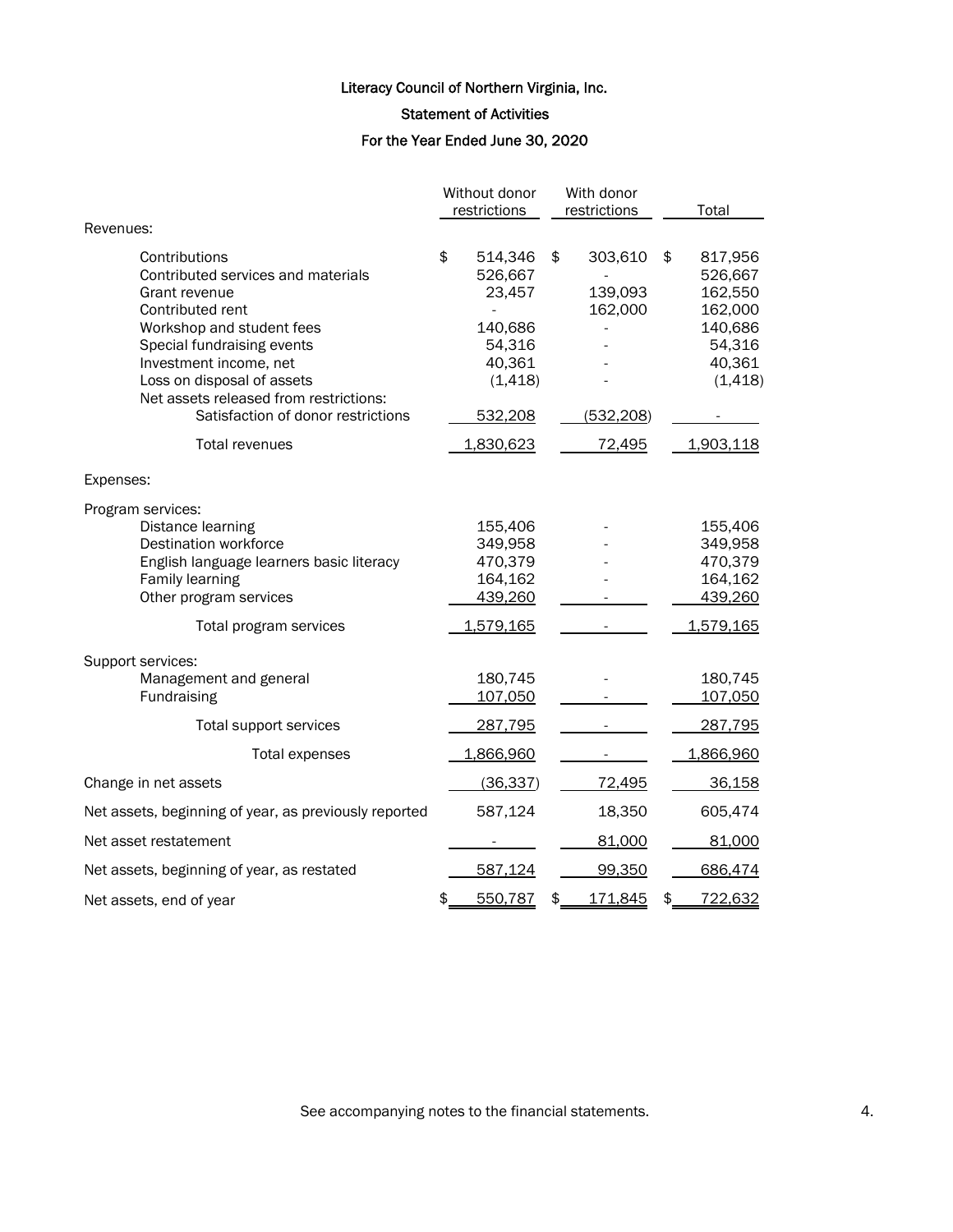Statement of Functional Expenses

For the Year Ended June 30, 2020

|                                      |                 |               | English        |           |           |               |                |                    |               |                       |
|--------------------------------------|-----------------|---------------|----------------|-----------|-----------|---------------|----------------|--------------------|---------------|-----------------------|
|                                      |                 |               | language       |           | Other     |               |                |                    |               |                       |
|                                      | <b>Distance</b> | Destination   | learners basic | Family    | program   | Total program | Management     |                    | Total support |                       |
|                                      | learning        | workforce     | literacy       | learning  | services  | services      | and general    | <b>Fundraising</b> | services      | <b>Total expenses</b> |
| Depreciation and amortization        | 510             | 853<br>\$     | \$<br>2,384    | 681       | 1,703     | 6,131<br>\$   | 339<br>\$      | 341                | 680<br>\$     | 6,811<br>\$           |
| Dues and memberships                 | 52              | 94            | 104            | 33        | 418       | 701           | 60             | 419                | 479           | 1,180                 |
| Employee benefits                    | 6,770           | 16,891        | 17,084         | 4,718     | 22,177    | 67,640        | 11,151         | 7,387              | 18,538        | 86,178                |
| Employee relations                   |                 | 227           | 400            |           | 242       | 869           | 2,576          |                    | 2,576         | 3,445                 |
| In-kind supplies and equipment       | 380             | 762           | 1,333          | 571       | 761       | 3,807         |                |                    |               | 3,807                 |
| In-kind volunteer tutoring and other |                 |               |                |           |           |               |                |                    |               |                       |
| services                             | 52,286          | 104,572       | 183,001        | 78,429    | 104,572   | 522,860       |                |                    |               | 522,860               |
| Insurance                            | 873             | 1,288         | 1,400          | 411       | 2,076     | 6,048         | 989            | 705                | 1,694         | 7,742                 |
| Other expenses                       | 325             | 1,161         | 1,542          | 400       | 2,497     | 5,925         | 656            | 493                | 1,149         | 7,074                 |
| Payroll taxes                        | 4,964           | 12,296        | 12,446         | 3,440     | 16,182    | 49,328        | 8,131          | 5,391              | 13,522        | 62,850                |
| Postage and shipping                 |                 | 70            | 222            | 61        | 998       | 1,352         | 3,525          | 2,058              | 5,583         | 6,935                 |
| Printing and publications            | 6               | 817           | 1,006          | 502       | 205       | 2,536         | 1,377          | 2,256              | 3,633         | 6,169                 |
| Professional fees                    | 3,103           | 7,066         | 10,145         | 3,693     | 9,661     | 33,668        | 24,893         | 1,444              | 26,337        | 60,005                |
| Program books and supplies           | 225             | 9,353         | 20,443         | 4,354     | 6,899     | 41,274        |                |                    |               | 41,274                |
| Rent                                 | 6,075           | 10,125        | 28,350         | 14,115    | 20,250    | 78,915        | 4,050          | 4,050              | 8,100         | 87,015                |
| Repairs and maintenance              | 342             | 570           | 1,596          | 456       | 1,140     | 4,104         | 228            | 228                | 456           | 4,560                 |
| Salaries                             | 75,907          | 176,793       | 179,910        | 50,020    | 237,192   | 719,822       | 118,465        | 79,196             | 197,661       | 917,483               |
| Supplies                             | 2,894           | 4,320         | 5,766          | 1,619     | 7,859     | 22,458        | 3,121          | 2,325              | 5,446         | 27,904                |
| Telephone                            | 661             | 1,727         | 2,001          | 478       | 2,234     | 7,101         | 1,128          | 743                | 1,871         | 8,972                 |
| Travel                               | 32              | 973           | 1,246          | 181       | 2,194     | 4,626         | 56             | 14                 | 70            | 4,696                 |
| Total expenses                       | \$155,406       | 349,958<br>\$ | 470,379<br>Я   | \$164,162 | \$439,260 | \$ 1,579,165  | 180,745<br>\$. | 107,050<br>\$      | 287,795<br>\$ | \$1,866,960           |

See accompanying notes to the financial statements. The second statements of  $5.$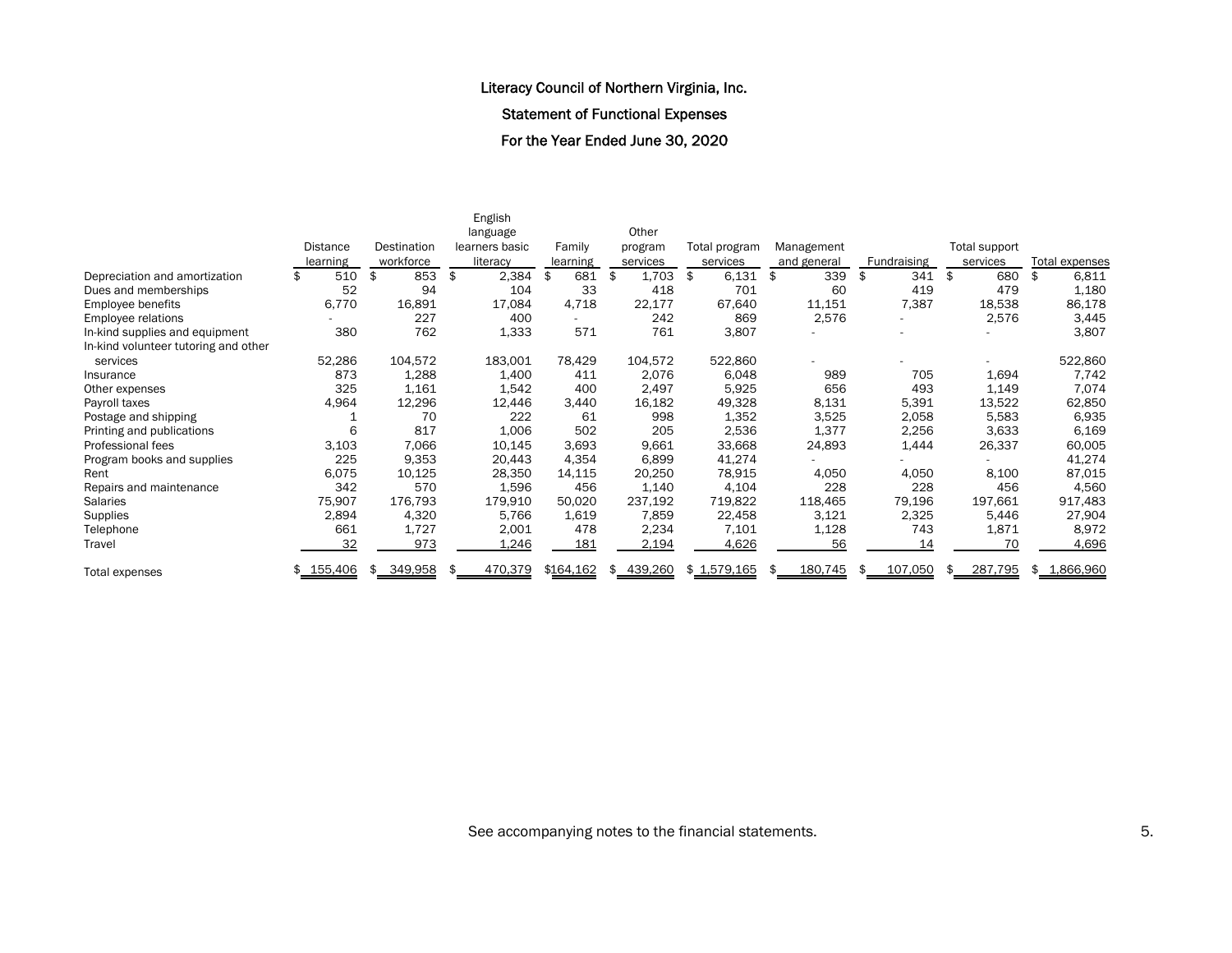# Statement of Cash Flows

# For the Year Ended June 30, 2020

| Cash flows from operating activities:<br>Change in net assets                                                                                                | \$<br>36,158                                       |
|--------------------------------------------------------------------------------------------------------------------------------------------------------------|----------------------------------------------------|
| Adjustments to reconcile change in net assets<br>to net cash provided by operating activities:                                                               |                                                    |
| Depreciation and amortization<br>Net realized and unrealized gains on investments<br>Donated stock<br>Loss on disposal of assets                             | 6,811<br>(30, 482)<br>(10, 151)<br>1,418           |
| Decrease (increase) in assets:<br>Contributions and grants receivable<br>Contributed rent receivable<br>Accounts receivable<br>Inventory<br>Prepaid expenses | (12, 688)<br>(81,000)<br>9,941<br>(2,057)<br>(239) |
| Increase (decrease) in liabilities:<br>Accounts payable<br>Accrued payroll<br>Accrued vacation<br>Deferred revenue<br>Refundable advance                     | (11,907)<br>12,279<br>17,631<br>(3,570)<br>160,600 |
| Total adjustments                                                                                                                                            | 56,586                                             |
| Net cash provided by operating activities                                                                                                                    | 92,744                                             |
| Cash flows from investing activities:<br>Purchases of property and equipment<br>Purchases of investments<br>Proceeds from sales of investments               | (1,600)<br>(149, 137)<br>189,139                   |
| Net cash provided by investing activities                                                                                                                    | 38,402                                             |
| Net increase in cash                                                                                                                                         | 131,146                                            |
| Cash, beginning of year                                                                                                                                      | 63,075                                             |
| Cash, end of year                                                                                                                                            | 194,221                                            |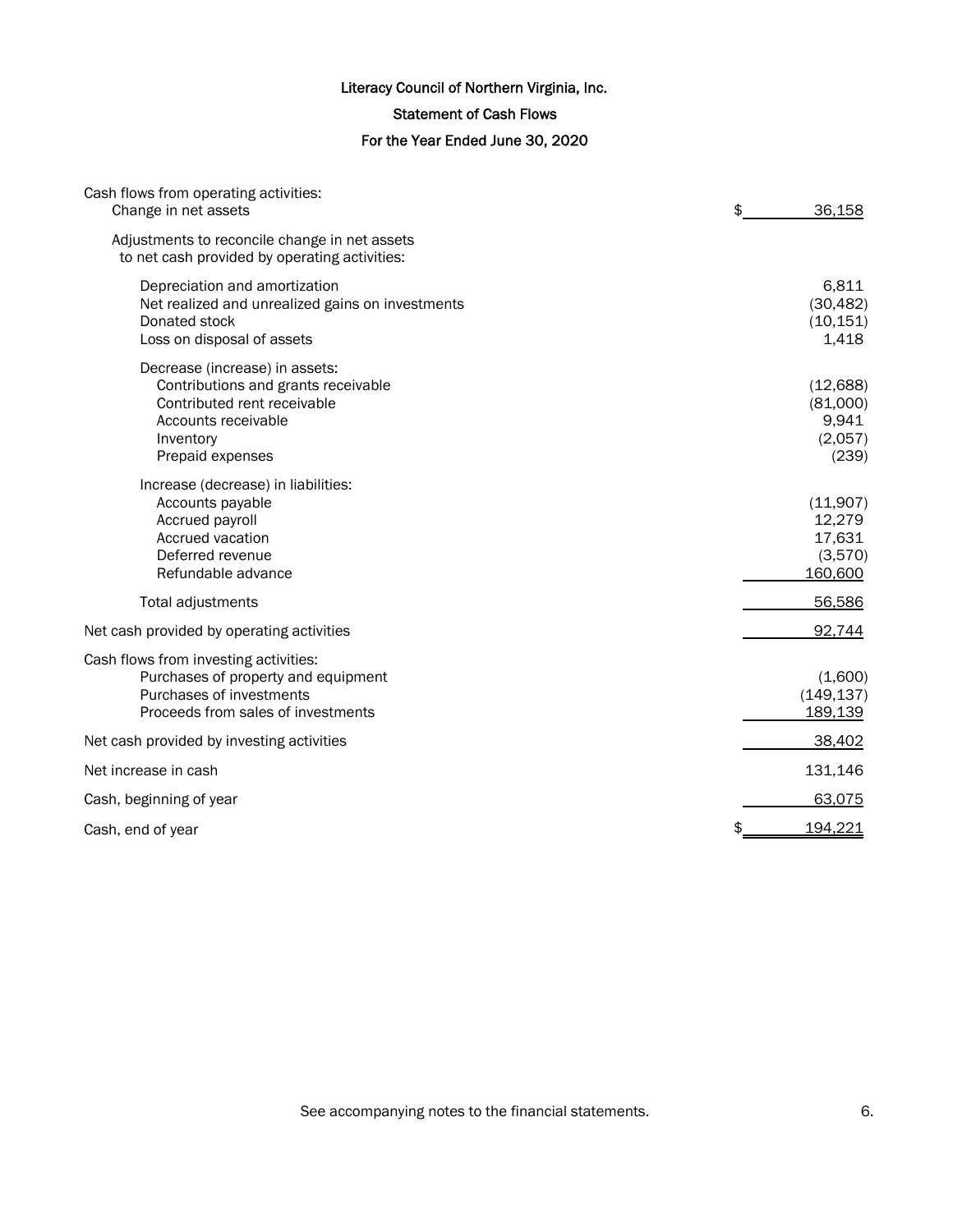# 1. Organization

The Literacy Council of Northern Virginia, Inc. (the Council) is an adult educational organization whose mission is to teach adults the basics of reading, writing, speaking and understanding English so they can access employment and education opportunities and more fully and equitable participate in their community. The Council teaches primarily foreign-born adults through classroom programs with the help of trained volunteers.

# 2. Summary of Significant Accounting Policies

# a. Basis of presentation

The Council's financial statements are presented in accordance with accounting principles generally accepted accounting in the United States of America (US GAAP) for nonprofit organizations. Under those principles, the Council is required to report information regarding its financial position and activities according to two classes of net assets:

- *Net Assets Without Donor Restrictions* represent resources that are not subject to donor imposed restrictions and are available for operations at management's discretion.
- *Net Assets With Donor Restrictions* represent resources restricted by donors. Some donor restrictions are temporary in nature and those restrictions will be met by actions of the Council or by the passage of time. Other donor restrictions are perpetual in nature, whereby the donor has stipulated the funds be maintained in perpetuity. When a donor restriction expires, that is, when a purpose restriction is accomplished or time restriction has elapsed, donor restricted net assets are reclassified from net assets with donor restrictions to net assets without donor restrictions in the accompanying statement of activities.

# **b.** Basis of accounting

The Council's financial statements are prepared on the accrual basis of accounting. Accordingly, revenues are recognized when earned and expenses when obligations are incurred.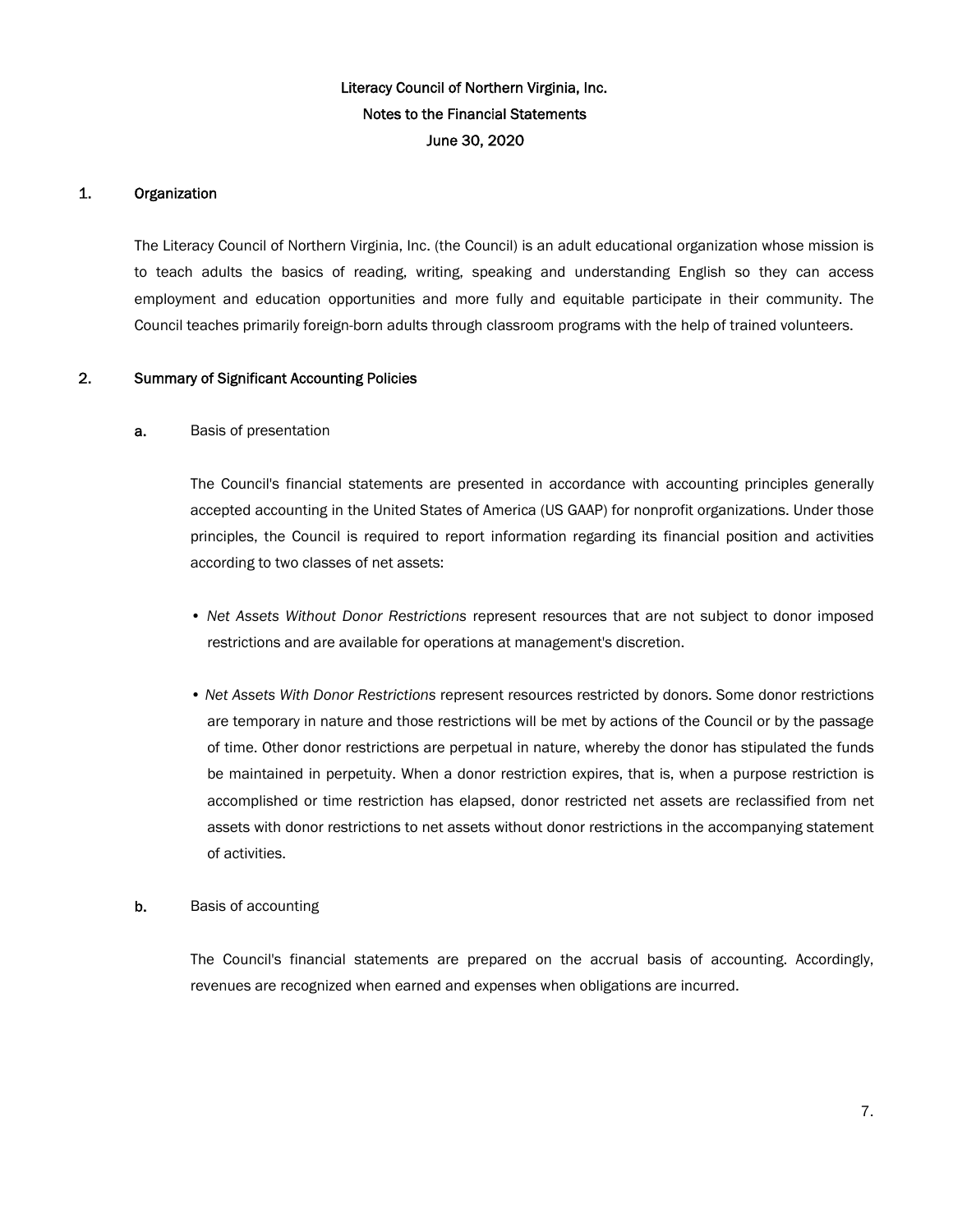### c. Use of estimates

The preparation of financial statements in conformity with US GAAP requires management to make estimates and assumptions that affect certain reported amounts of assets and liabilities and disclosures of contingent assets and liabilities at the date of the financial statements and the reported amounts of revenues and expenses and their functional allocation during the reporting period. Actual results could differ from those estimates.

### d. Fair value measurements

US GAAP establishes a framework for measuring fair value. That framework uses a hierarchy that prioritizes the inputs to valuation techniques used to measure fair value. US GAAP requires the Council to maximize the use of observable inputs when measuring fair value. The hierarchy describes three levels of inputs, which are as follows:

- Level 1 quoted prices in active markets for identical assets or liabilities.
- Level 2 quoted prices for similar assets or liabilities in active markets; quoted prices for identical assets or liabilities in inactive markets; or inputs that are derived principally from or corroborated by observable market data by correlation or other means.
- Level 3 significant unobservable inputs.

In many cases, a valuation technique used to measure fair value includes inputs from more than one level of the fair value hierarchy. The lowest level of significant input determines the placement of the entire fair value measurement in the hierarchy. The categorization of an investment within the hierarchy reflects the relative ability to observe the fair value measure and does not necessarily correspond to the perceived risk of that investment.

#### Valuation technique

Following is a description of the valuation techniques used for assets measured at fair value on a recurring basis. There have been no changes to the techniques used during the year ended June 30, 2020.

- Mutual funds and corporate bonds: Valued at the closing quoted price in an active market.
- Equity securities: Valued at the closing quoted price in an active market.
- Exchange traded funds: Valued at the closing quoted price in an active market.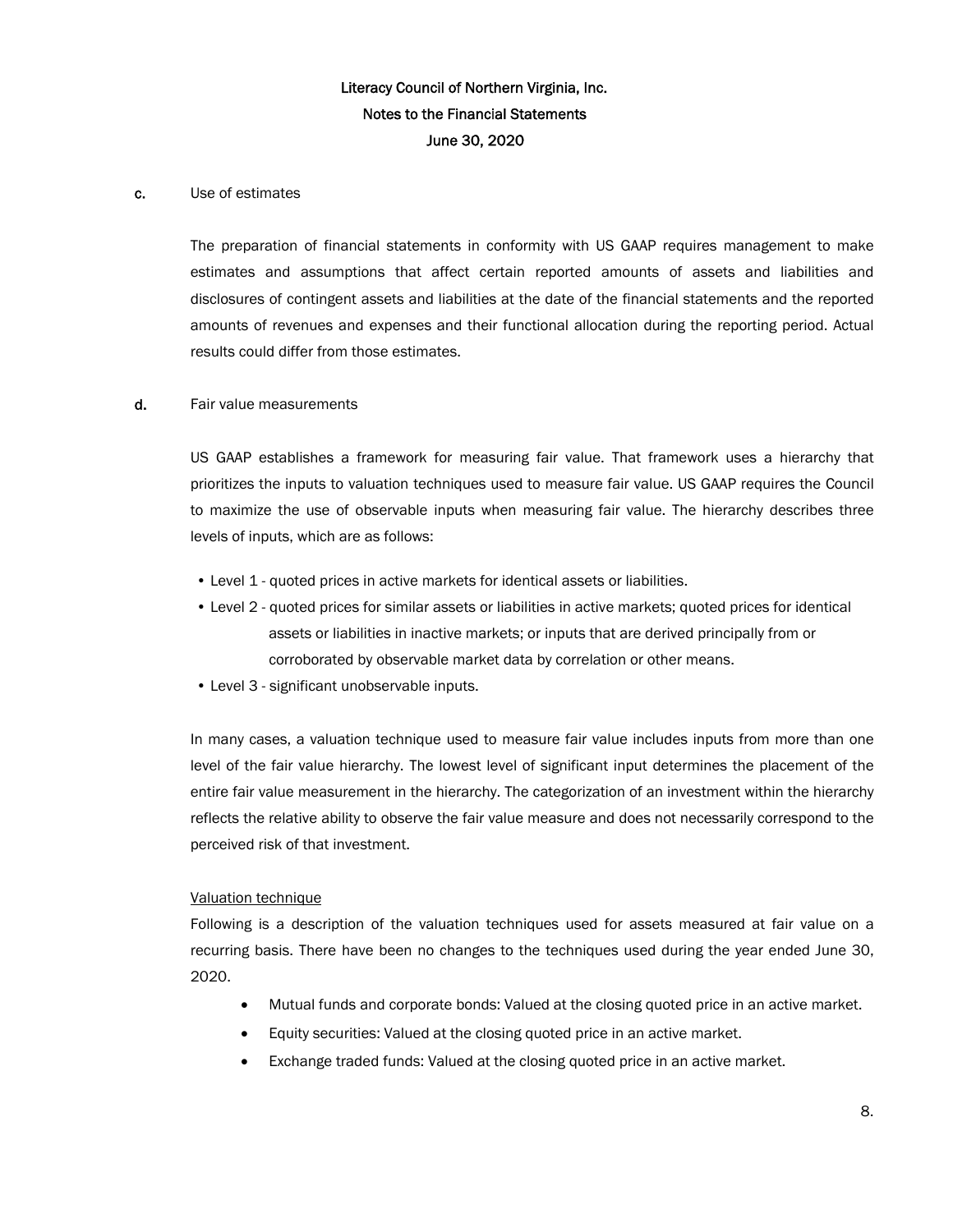### e. Income taxes

The Council is exempt from federal and local income taxes under Section 501(c)(3) of the Internal Revenue Code and a similar provision of state law. The Council is not classified as a private foundation.

# f. Accounts receivable

Accounts receivable are due in less than one year and stated at their net realizable value. Reserves are established for receivables that are delinquent and considered uncollectible based on periodic reviews by management. At June 30, 2020, all receivables are fully collectible, therefore, no allowance for doubtful accounts has been recognized.

### g. Contributions and grants receivable

Contributions receivable are unconditional promises to give that are recognized as contributions when the promise is received. Grants receivable are conditional contributions that are recognized when qualifying expenses are incurred. At June 30, 2020, grants receivable in the amount of \$42,658 originated from cost reimbursement grants in which the expenses have already been incurred during the year ended June 30, 2020. Contributions receivable that are expected to be collected in less than one year are reported at net realizable value. Reserves are established for receivables that are delinquent and considered uncollectible based on periodic reviews by management. At June 30, 2020, no allowance for doubtful accounts had been recognized.

#### h. Inventory

Inventory consists of textbooks and is stated at the lower of cost or market by the average cost method.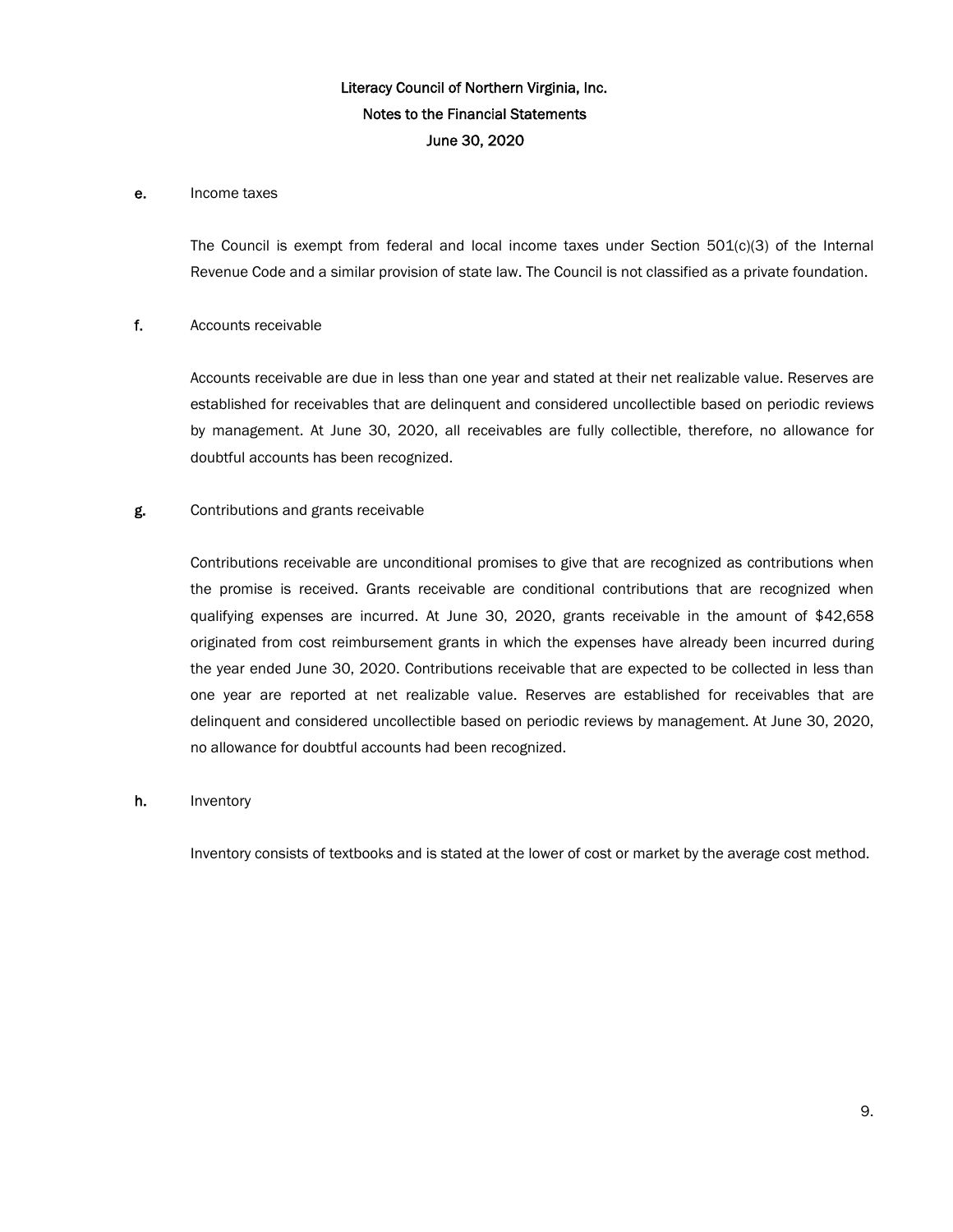#### i. Investments

Investments are reported at fair value and realized and unrealized gains and losses are reported in the statement of activities as increases or decreases in net assets without donor restrictions, unless the income or loss is restricted by the donor or by law. The Council invests in a variety of investments that are exposed to various risks, such as fluctuations in market value and credit risk. It is reasonably possible that changes in risks in the near term could materially affect investment balances and amounts reported in the accompanying financial statements. Donated securities are recorded at their fair value on the date of the donation. Investment income is reported net of external and direct internal investment expenses.

# j. Property and equipment, net

Property and equipment acquisitions are recorded in the financial statements at cost, net of accumulated depreciation and amortization. Donated property and equipment is stated at fair value at the date of donation. Depreciation and amortization expense is computed using the straight-line method over the estimated useful lives of the assets as follows:

| Library          | 3 years |
|------------------|---------|
| Office equipment | 5 years |
| Furniture        | 5 years |

The Council's policy is to capitalize major additions and improvements over \$1,000. Repairs and maintenance which do not significantly add to the value of assets are expensed as incurred.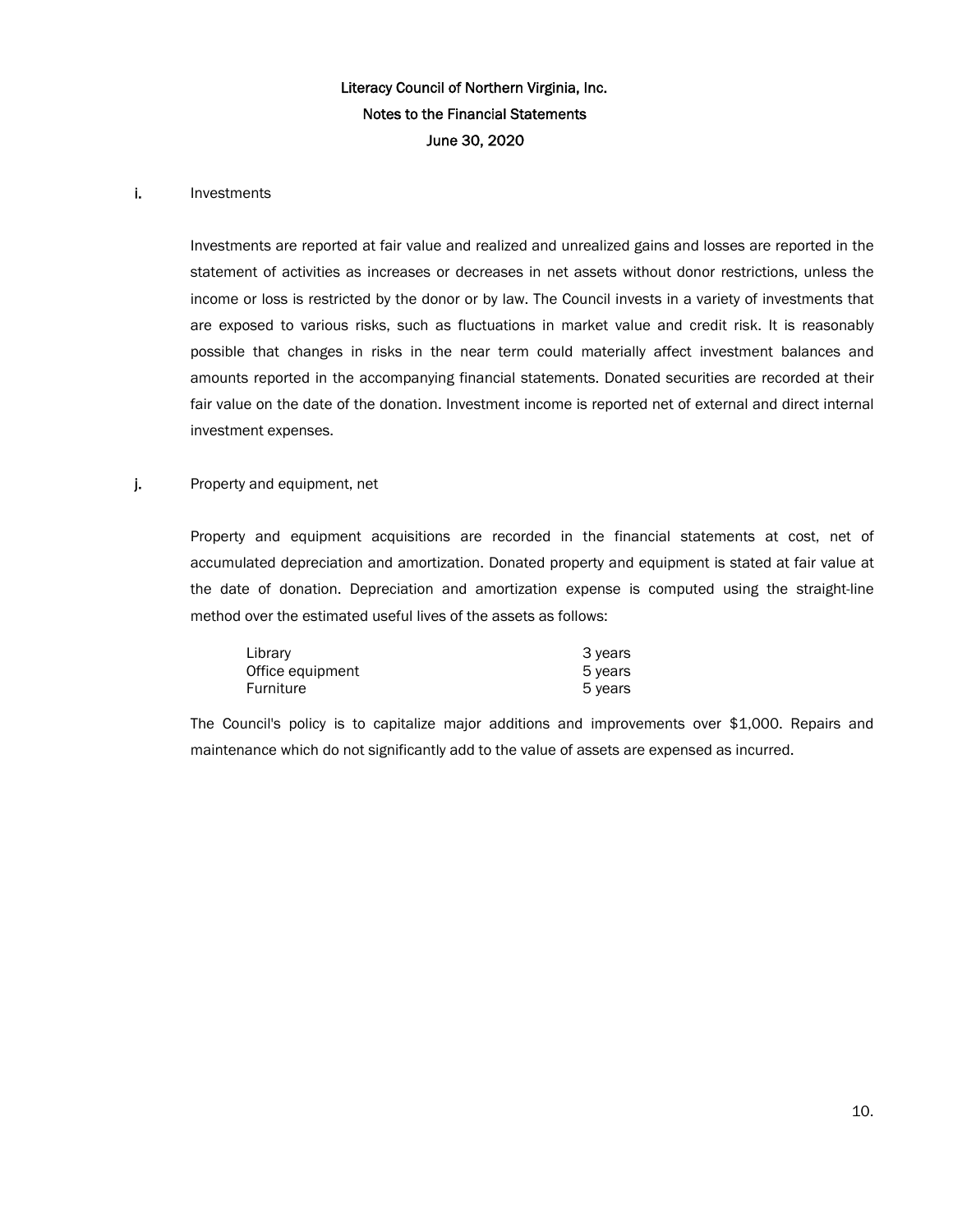#### k. Revenue recognition

*Contributions and grant revenue*: The Council recognizes contributions, grant, and special fundraising events revenue when cash, securities or other assets; an unconditional promise to give; or a notification of a beneficial interest is received. Conditional promises to give -that is, those with a measurable performance or other barrier and a right of return - are not recognized until the conditions on which they depend have been met. The Council reports gifts of cash and other assets as donor restricted support if they are received or promised with donor stipulations that limit the use of the donated assets to the Council's programs or to a future year. When a donor restriction expires, that is, when a purpose restriction is accomplished or time restriction has elapsed, donor restricted net assets are reclassified to net assets without donor restrictions and reported in the accompanying statement of activities as net assets released from restrictions.

*Program service fees*: Workshop and student fees are recognized as revenue in the period the events take place. Fees received relating to future periods are recorded as deferred revenue in the accompanying statements of financial position.

*In-kind contributions*: Donated materials, services and use of facilities are recorded at fair value when an unconditional commitment is received and are recognized as in-kind contributions as revenue and expense in the accompanying financial statements. Contributions of services are recognized when services received (a) create or enhance nonfinancial assets or (b) require specialized skills, are provided by individuals possessing those skills, and would typically need to be purchased if not provided by donation. The value of such services is recorded based on the estimated fair value of services provided and is classified as in-kind contributions revenue and expense charged to programs and supporting services based on the program or support services directly benefited.

#### l. Functional allocation of expenses

The costs of providing the various programs and other activities have been summarized on a functional basis in the accompanying statement of activities. Accordingly, certain costs have been allocated among programs and supporting services benefited. Such allocations are determined by management on an equitable basis.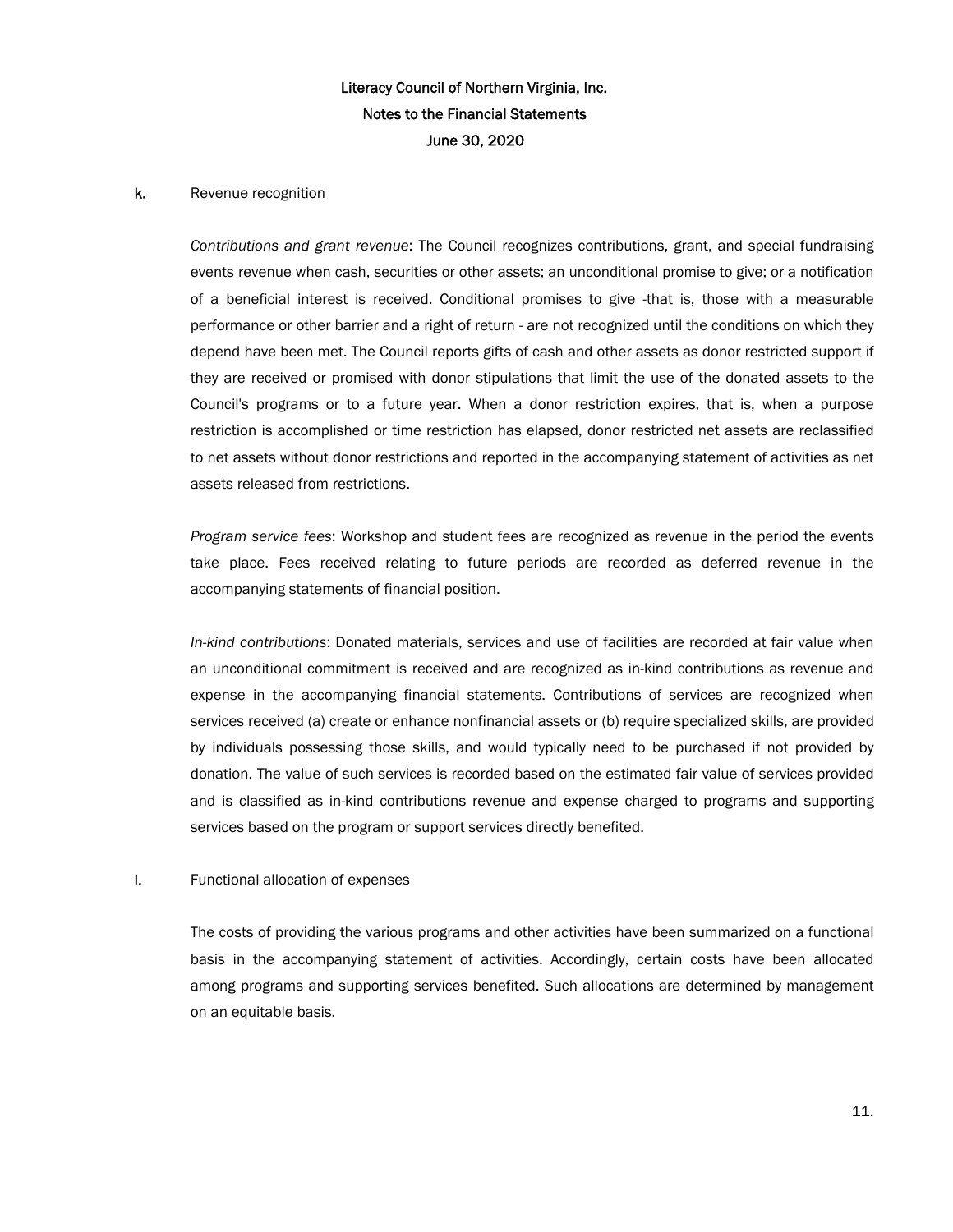The expenses that are allocated include the following:

| Method of Allocation | Expense                                                                                                      |
|----------------------|--------------------------------------------------------------------------------------------------------------|
| Time and effort      | Salaries, payroll taxes, employee benefits, professional<br>fees, dues and memberships, supplies, telephone, |
|                      | insurance, events, and other expenses                                                                        |
| Program expenses     | In-kind supplies and equipment, and in-kind volunteer<br>tutoring and other services                         |
| Square footage       | Rent, repairs and maintenance, and depreciation and<br>amortization                                          |

### m. Adoption of new accounting standard

In June 2018, the Financial Accounting Standards Board (FASB) issued Accounting Standards Update (ASU) 2018-08, *Clarifying the Scope and the Accounting Guidance for Contributions Received and Contributions Made (Topic 605)*. This standard is intended to address questions stemming from ASU 2014-09, *Revenue from Contracts with Customers (Topic 606)*, regarding its implications on grants and contracts of not-for-profit organizations. The change in accounting principle was adopted on a modified prospective basis as of July 1, 2019. As a result, there was no cumulative-effect adjustment to opening net assets without donor restrictions or opening net assets with donor restrictions as of July 1, 2019.

#### n. New pronouncements

The FASB issued new guidance that created Topic 606, *Revenue from Contracts with Customers*, in the Accounting Standards Codification (ASC). Topic 606 supersedes the revenue recognition requirements in FASB ASC 605, *Revenue Recognition*, and requires the recognition of revenue when promised goods or services are transferred to customers in an amount that reflects the consideration to which an entity expects to be entitled in exchange for those goods or services. The new guidance also added Subtopic 340-40, *Other Assets and Deferred Costs - Contracts with Customers*, to the ASC to require the deferral of incremental costs of obtaining a contract with a customer. On June 3, 2020, the FASB issued ASU No. 2020-05, *Revenue from Contracts with Customers* (Topic 606) *and Leases* (Topic 842) *Effective Dates for Certain Entities*, to defer the effective date of FASB ASC 606 to fiscal years beginning after December 15, 2019 for certain entities that have not yet issued financial statements due to the COVID-19 pandemic. The Council has not yet selected a transition method and is currently evaluating the effect that the updated standard will have on its consolidated financial statements.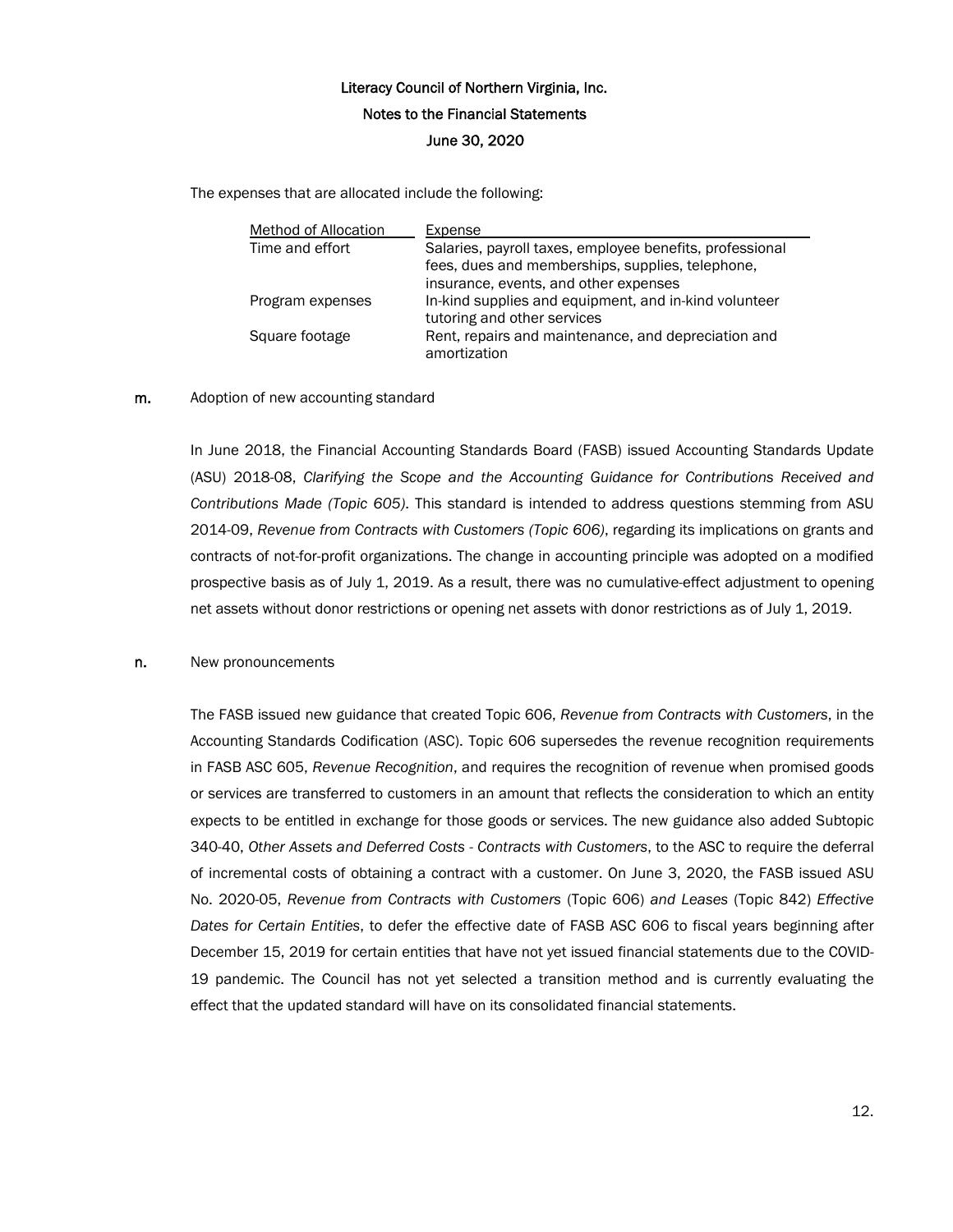In February 2016, the FASB issued ASU No. 2016-02, *Leases* (Topic 842), to increase transparency and comparability about leases among entities. The new guidance requires lessees to recognize a lease liability and a corresponding lease asset for virtually all lease contracts. It also requires additional disclosure about leasing arrangements. ASU No. 2016-02, as amended by 2020-05, is effective for nonprofit entities for fiscal years beginning after December 15, 2021 and interim periods within fiscal years beginning after December 15, 2022. ASU No. 2016-02 originally specified a modified retrospective transition method which requires the entity to initially apply the new lease standard at the beginning of the earliest period presented in the consolidated financial statements.

In July 2018, FASB issued ASU No. 2018-11, *Leases* (Topic 842)*: Targeted Improvements*, providing a second, optional transition method which allows the entity to apply the new standard at the adoption date and recognize a cumulative effect adjustment to the opening balance of net assets in the period of adoption. The Council is currently assessing the impacts of this new standard, including the two optional transition methods.

The Council plans to adopt the new ASUs at the respective required implementation dates.

# 3. Liquidity and Availability

The following represents the Council's financial assets at June 30:

| Financial assets at year end:                                                     | 2020                                        |
|-----------------------------------------------------------------------------------|---------------------------------------------|
| Cash<br>Contributions and grants receivable<br>Accounts receivable<br>Investments | \$<br>194.221<br>52,503<br>8.404<br>541,055 |
| Total financial assets                                                            | 796,183                                     |
| Less amounts not available within one year:<br>Net assets with donor restrictions | (9.845)                                     |
| Financial assets available to meet general expenditures within one year           | 786.338                                     |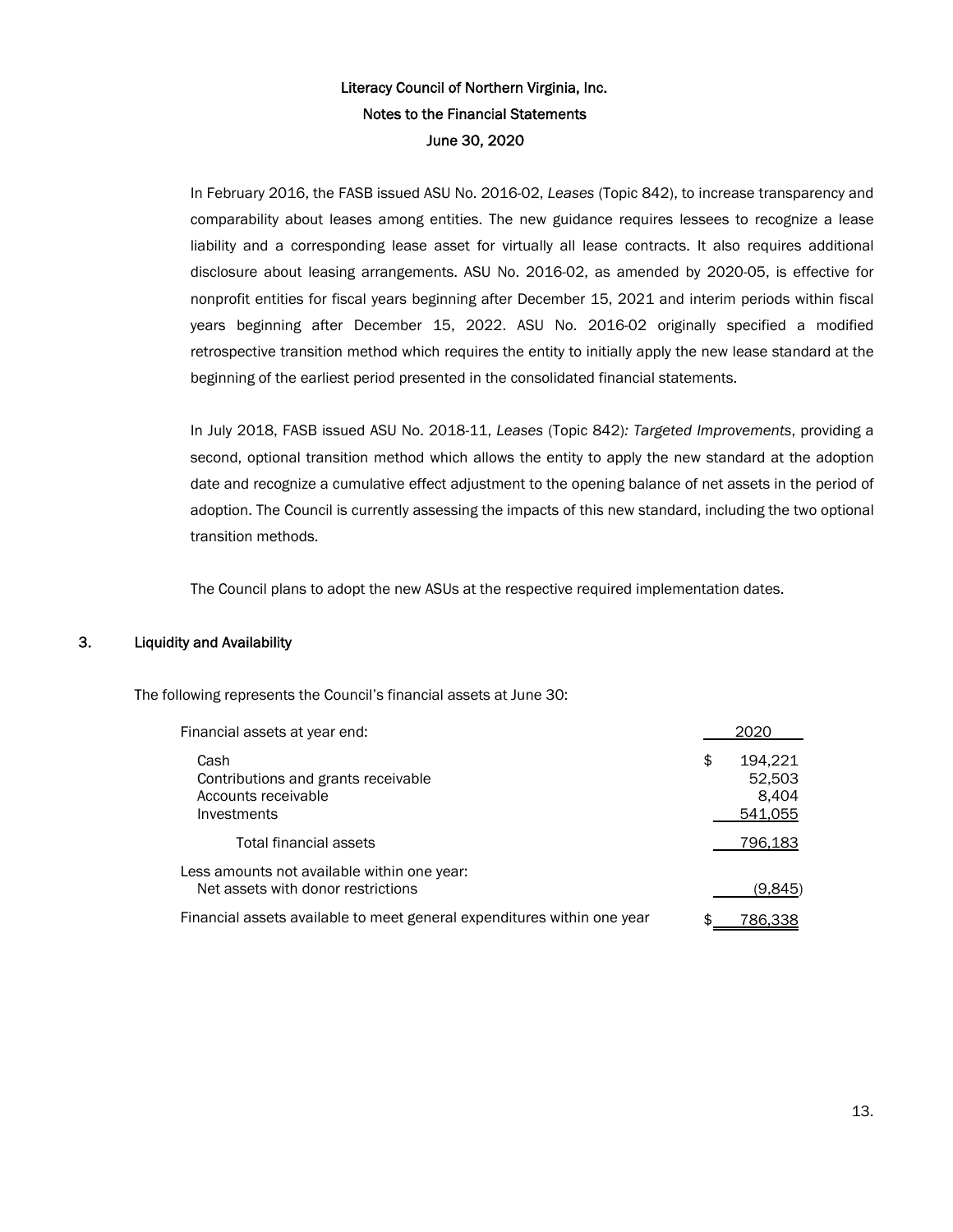The Council's goal is to maintain sufficient liquidity to support its on-going operations. For the year ended on June 30, 2020, the Council held approximately \$198,024 in liquid assets, or 27% of total cash and investable assets, on average each month. Liquid assets includes cash on deposit, money-market accounts, and other near-cash instruments. The Council invests cash in excess of operating needs prudently in liquid assets and/or other investable assets, depending on anticipated cash flow needs. The Council is actively managing its investment portfolio to reflect the Council's measurement and management of liquidity needs and resources.

## 4. Investments and Fair Value Measurements

The table below presents the Council's fair value hierarchy for those assets measured at fair value on a recurring basis at June 30, 2020:

|                                                         | Level 1      | Level 2      | Level 3                        | Total        |
|---------------------------------------------------------|--------------|--------------|--------------------------------|--------------|
| Exchange traded funds-equity funds                      | \$<br>52,423 | -\$          | \$<br>$\overline{\phantom{0}}$ | \$<br>52,423 |
| Exchange traded funds-bond funds                        | 15.125       |              | ٠                              | 15.125       |
| Equities-common stock                                   | 208.971      |              |                                | 208.971      |
| Equities-preferred stock                                | 15.188       |              |                                | 15.188       |
| Bonds-corporate                                         |              | 81,040       |                                | 81,040       |
| <b>Mutual Funds</b>                                     | 154.890      |              |                                | 154.890      |
| Total investments measured at<br>fair value             | 446,597      | 81,040<br>\$ | \$.                            | 527,637      |
| market funds.<br>Monev<br>measured at<br>amortized cost |              |              |                                | 13,418       |
| Total investments                                       |              |              |                                | 541,055      |

# 5. Property and Equipment, Net

The following is a summary of property and equipment held at June 30:

|                                           | 2020                            |
|-------------------------------------------|---------------------------------|
| Library<br>Office equipment<br>Furniture  | \$<br>31,526<br>30,939<br>1,900 |
| Property and equipment                    | 64,365                          |
| Accumulated depreciation and amortization | (54, 208)                       |
| Total property and equipment, net         | \$<br>10.157                    |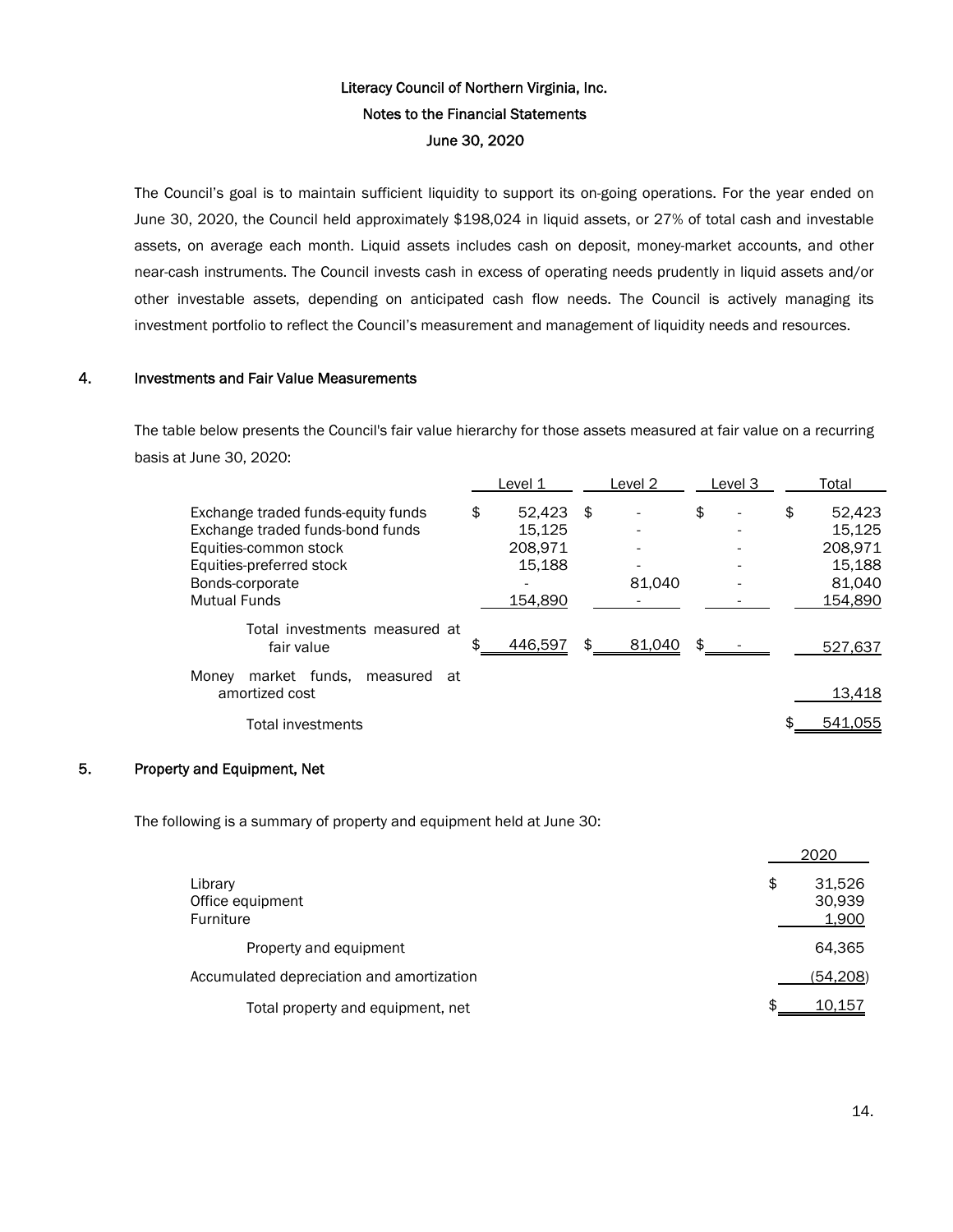## 6. Net Assets with Donor Restrictions

Net assets were released from donor restrictions during the year ended June 30, 2020 for the following purposes:

| Scholarship program services                | \$<br>9.070 |
|---------------------------------------------|-------------|
| Destination workforce                       | 315.780     |
| Adult basic literacy and Beginning English  | 116.358     |
| Family learning                             | 10.000      |
| Time restrictions                           | 81,000      |
| Total net assets released from restrictions | 532.208     |

At June 30, 2020, net assets with donor restrictions were available for the following programs:

| Scholarship program services<br>Time restriction | 9.845<br>162,000 |
|--------------------------------------------------|------------------|
| Total net assets with donor restrictions         | 171,845          |

## 7. In-Kind Contributions

Volunteers provide the majority of the tutoring and teaching services provided by the Council along with other classroom services. For the year ended June 30, 2020, the number of hours contributed were 17,318. These hours are multiplied by the value of volunteer time based on the Virginia Employment Commission average hourly earnings. The Virginia average hourly value of volunteer time for the year ended June 30, 2020 was \$28.46, which represents an increase of \$.96 over the prior year. The value of these services for the year ended June 30, 2020 totaled \$492,870, and is included in contributed services and materials revenue and program services expense in the accompanying statements of activities.

The Council receives 4,050 square feet of donated space from the county government in which to operate. The space is valued at \$20 per square foot for each year. The space donated during the year ended June 30, 2019 was for the year ended June 30, 2020 totaled \$81,000 and was recognized as contributed rent in prior years and as rent expense allocated on a functional basis in the accompanying statements of activities. The Council received notice of donated space committed for the years ending June 30, 2021 and 2022. This donation totaled \$162,000 and is included in contributed rent and contributed rent receivable in the accompanying financial statements.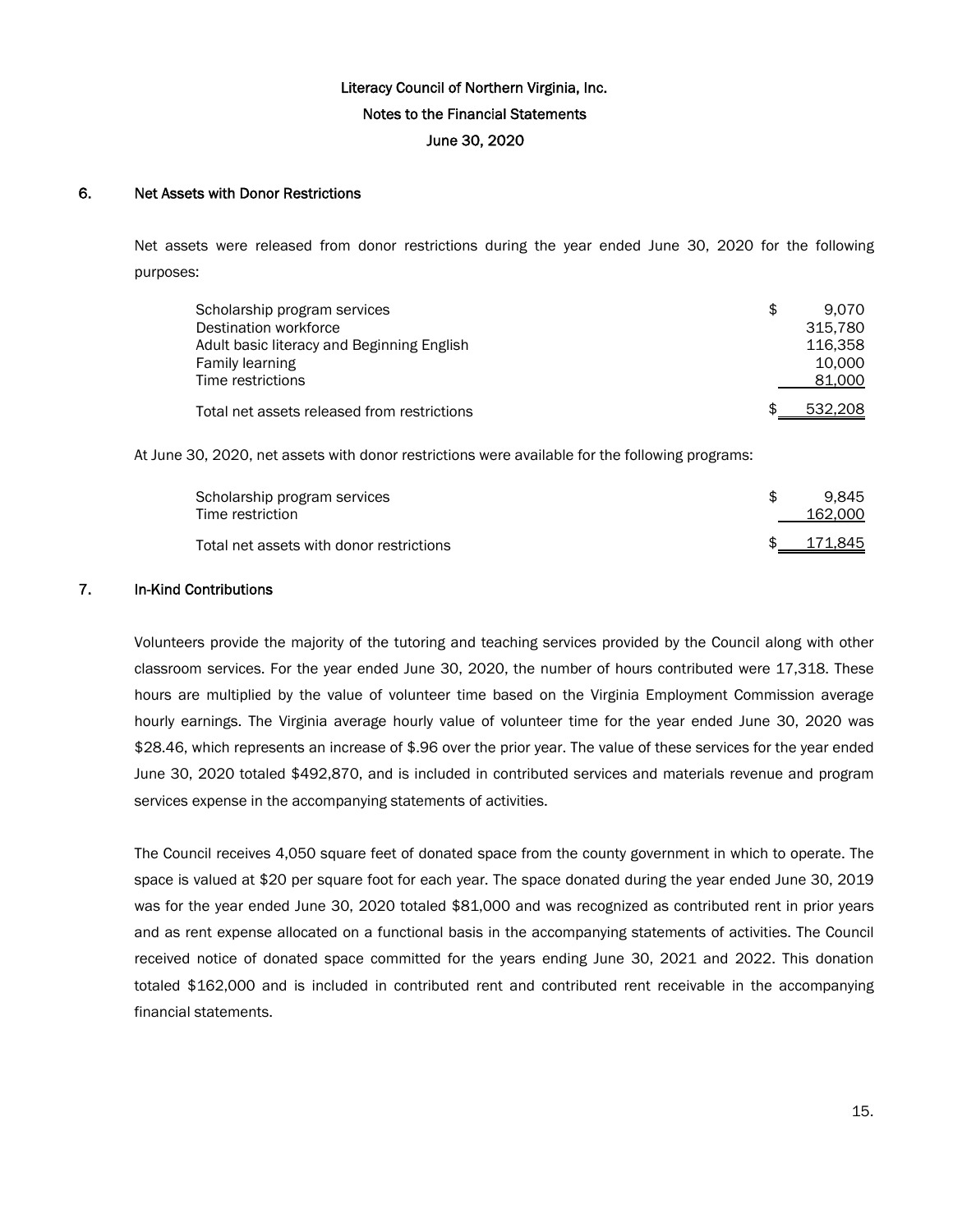The Council received contributed professional services during the year ended June 30, 2020, with a fair value of \$29,990. The amount is included in contributed services and materials revenue and has been allocated on a functional basis in the accompanying statements of activities.

The Council receives donated equipment, supplies and other items which are recorded at fair value on the date of donation. The total value of the donated equipment, supplies and other items for the year ended June 30, 2020 was \$3,807, and is included in contributed services and materials revenue and has been allocated on a functional basis in the accompanying statements of activities.

# 8. Commitments

# Operating leases

In June 2016, the Council entered into a 63 month lease agreement for a postage meter and scale. The lease requires a monthly rent payments of \$127 and will expire in September 2022. After the end of the lease, the Council has the option of purchasing the postage meter and scale at fair value. Rent expense for the year ended June 30, 2020 was \$1,521.

The Council also entered into a 27 month lease agreement for office space beginning in July 2014 and ending in September 2016. The lease has been extended until November 2020 and requires a monthly payment of \$448. In May 2020 the lease was amended and the monthly payment reduced to \$149. Office rent expense for the year ended June 30, 2020 was \$6,015.

Aggregate future minimum lease payments are as follows for the years ending June 30:

|              | <b>Equipment</b> |              |      | Office   | Total |              |  |
|--------------|------------------|--------------|------|----------|-------|--------------|--|
| 2021<br>2022 |                  | 1,521<br>380 | - \$ | 746<br>- | \$    | 2,267<br>380 |  |
| Total        |                  | 1.901        |      | 746      | £.    | 2.647        |  |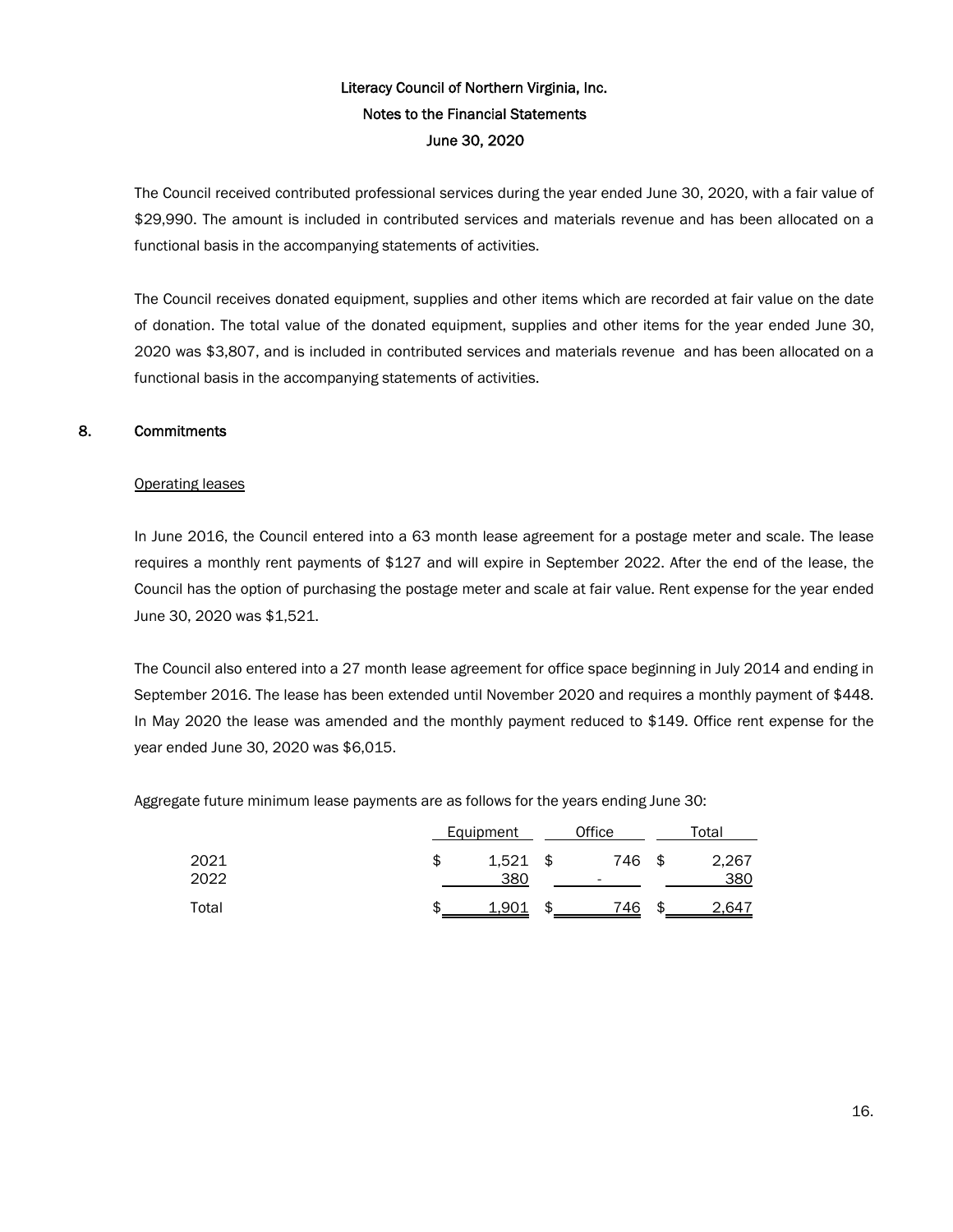## 9. Retirement Plan

The Council maintains a qualified Simple Retirement Plan where qualified employees can make pre-tax contributions up to statutory limits. All employees who have earned at least \$5,000 in annual compensation in any two preceding years are eligible for enrollment in the Council's Plan. The Council makes matching contributions up to three percent of the participating employee's salary for any employees who work 30 hours or more per week.

Retirement plan expense for the year ended June 30, 2020 was \$19,352.

# 10. Refundable Advance

The Paycheck Protection Program is a low-interest Small Business Administration (SBA) loan and generally covers two and a half months of payroll costs and may be forgiven entirely if the borrower maintains certain staffing levels and spends a certain amount of funds on salaries and other qualifying expenditures during the qualified period. The Council was approved for a loan in April 2020 under this program in the amount of \$160,600, with an interest rate of 1% and a maturity date of April, 2022. The balance of the loan is included on the accompanying statement of financial position as of June 30, 2020 as a refundable grant advance until forgiveness is approved. On November 4, 2020 the SBA approved the forgiveness of the loan and paid off the loan balance.

#### 11. Restatement

Subsequent to the year ended June 30, 2019, management determined that contributed rent and contributed rent receivable were understated by \$81,000 for the year ended June 30, 2019. Accordingly, management restated the 2019 financial statements, increasing contributed rent, contributed rent receivable and net assets with donor restrictions by \$81,000. The following table summarizes the restatement to the 2019 financial statements:

|                             | As Previously |  |            |  |         |  |
|-----------------------------|---------------|--|------------|--|---------|--|
|                             | Reported      |  | Adjustment |  | Total   |  |
| Contributed rent receivable |               |  | 81.000     |  | 81.000  |  |
| Contributed rent            | 81.000        |  | 81.000     |  | 162,000 |  |
| Net assets, end of the year | 605.474       |  | 81.000     |  | 686.474 |  |